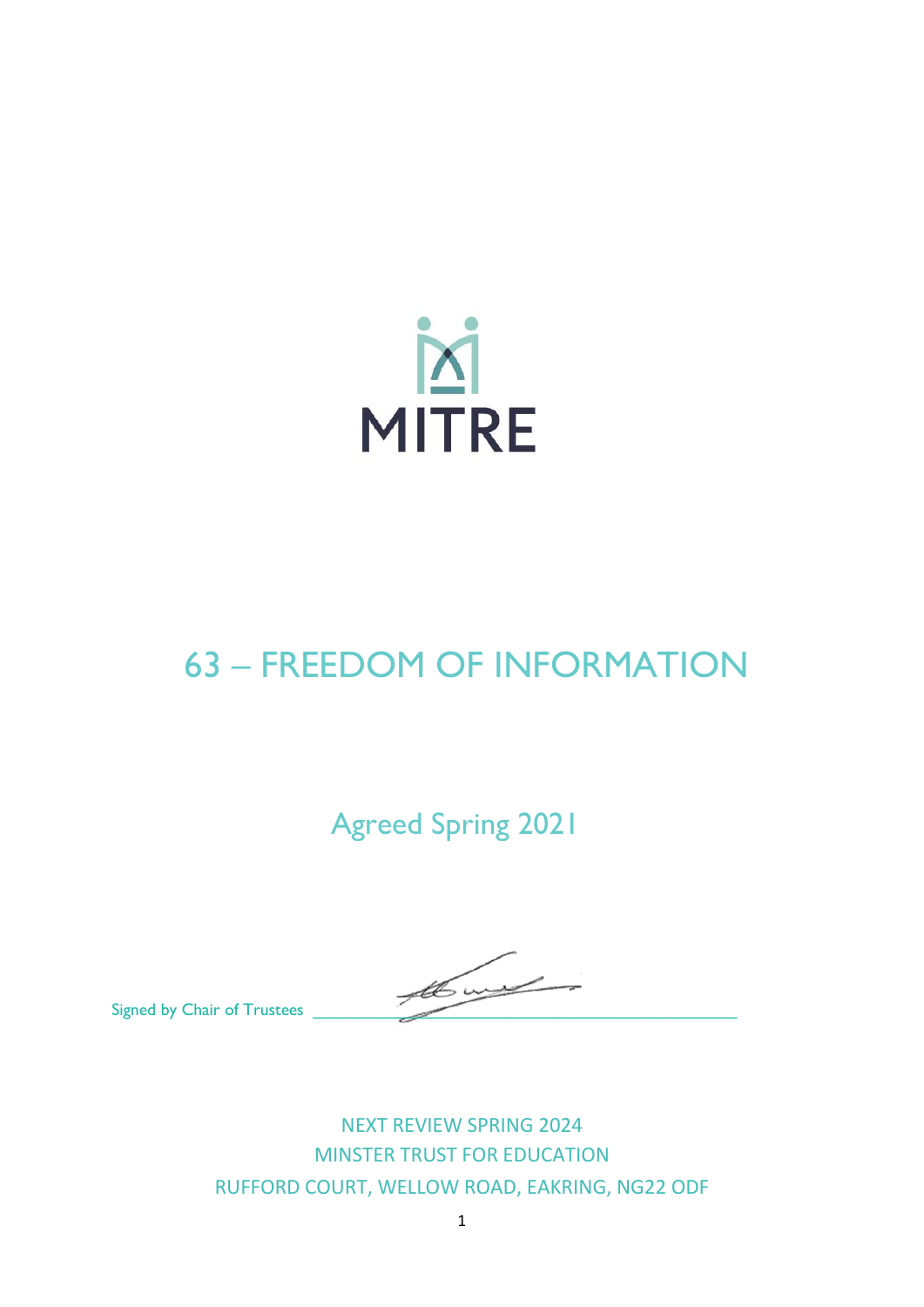This MITRE (the authority) model publication scheme is in line with the approved publication scheme of the Information Commissioner.

The model publication scheme commits an authority to make information available to the public as part of its normal business activities. The information covered is included in the classes of information mentioned below, where this information is held by the authority. Additional assistance is provided to the definition of these classes in sector specific guidance manuals issued by the Information Commissioner.

The scheme commits an authority:

• To proactively publish or otherwise make available as a matter of routine, information, including environmental information, which is held by the authority and falls within the classifications below.

• To specify the information which is held by the authority and falls within the classifications below.

• To proactively publish or otherwise make available as a matter of routine, information in line with the statements contained within this scheme.

• To produce and publish the methods by which the specific information is made routinely available so that it can be easily identified and accessed by members of the public.

• To review and update on a regular basis the information the authority makes available under this scheme.

• To produce a schedule of any fees charged for access to information which is made proactively available.

• To make this publication scheme available to the public.

• To publish any dataset held by the authority that has been requested, and any updated versions it holds, unless the authority is satisfied that it is not appropriate to do so; to publish the dataset, where reasonably practicable, in an electronic form that is capable of re-use; and, if any information in the dataset is a relevant copyright work and the public authority is the only owner, to make the information available for re-use under the terms of the Re-use of Public Sector Information Regulations 2015, if they apply, and otherwise under the terms of the Freedom of Information Act section 19. The term 'dataset' is defined in section 11(5) of the Freedom of Information Act. The term 'relevant copyright work' is defined in section 19(8) of that Act.

# **Classes of information:**

# **Who we are and what we do.**

Organisational information, locations and contacts, constitutional and legal governance.

# **What we spend and how we spend it.**

Financial information relating to projected and actual income and expenditure, tendering, procurement and contracts.

# **What our priorities are and how we are doing.**

Strategy and performance information, plans, assessments, inspections and reviews.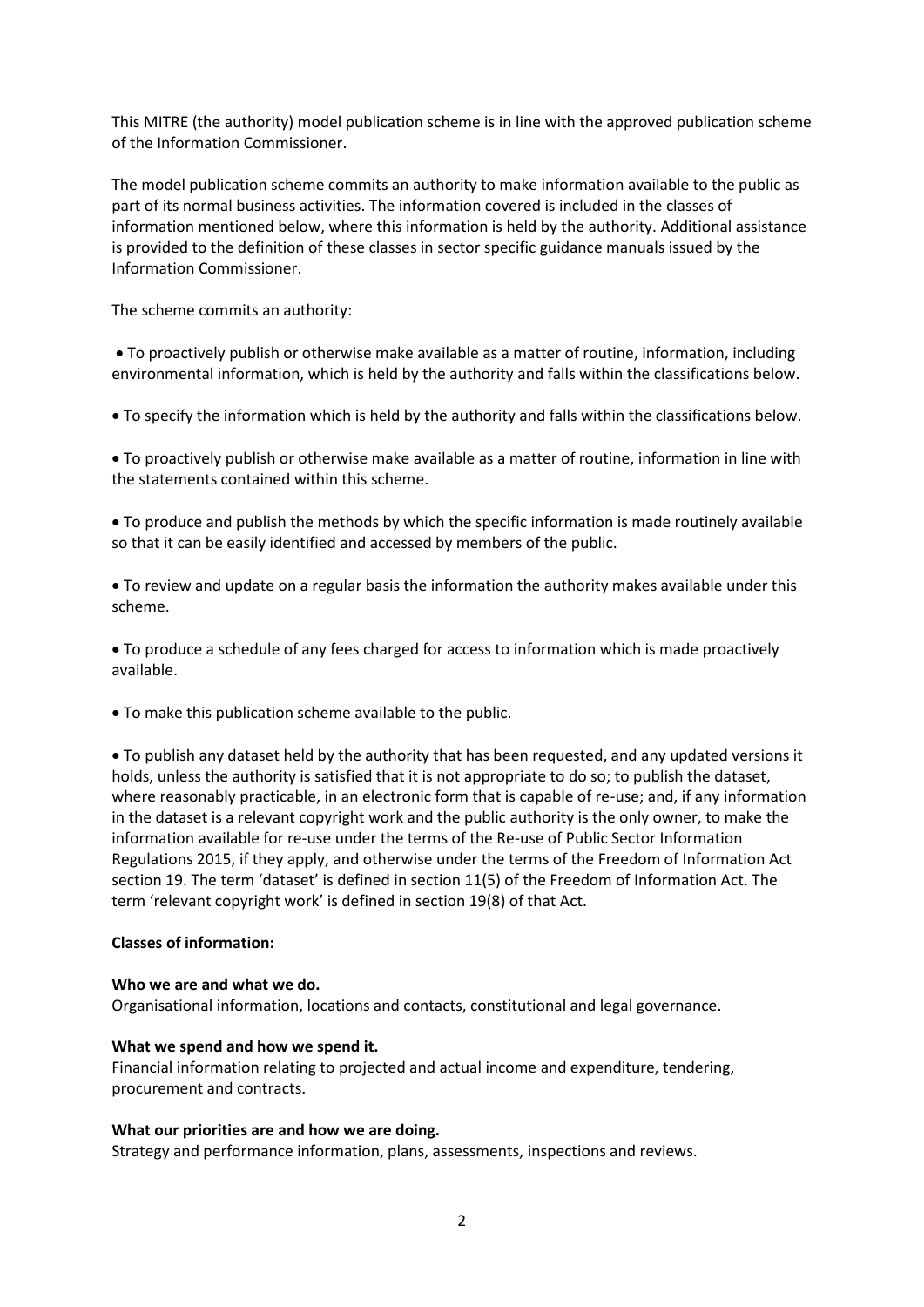#### **How we make decisions.**

Policy proposals and decisions. Decision making processes, internal criteria and procedures, consultations.

# **Our policies and procedures**.

Current written protocols for delivering our functions and responsibilities.

#### **Lists and registers.**

Information held in registers required by law and other lists and registers relating to the functions of the authority.

# **The services we offer.**

Advice and guidance, booklets and leaflets, transactions and media releases. A description of the services offered.

The classes of information not generally included are: • Information the disclosure of which is prevented by law, or exempt under the Freedom of Information Act, or is otherwise properly considered to be protected from disclosure.

• Information in draft form.

• Information that is no longer readily available as it is contained in files that have been placed in archive storage, or is difficult to access for similar reasons.

The method by which information published under this scheme will be made available is below, along with details of how it can be obtained, and any charges associated with this.

Where it is within the capability of a public authority, information will be provided on a website. Where it is impracticable to make information available on a website or when an individual does not wish to access the information by the website, a public authority will indicate how information can be obtained by other means and provide it by those means.

In exceptional circumstances some information may be available only by viewing in person. Where this manner is specified, contact details will be provided. An appointment to view the information will be arranged within a reasonable timescale.

Information will be provided in the language in which it is held or in such other language that is legally required. Where an authority is legally required to translate any information, it will do so.

Obligations under disability and discrimination legislation and any other legislation to provide information in other forms and formats will be adhered to when providing information in accordance with this scheme.

# **Charges which may be made for information published under this scheme**

The purpose of this scheme is to make the maximum amount of information readily available at minimum inconvenience and cost to the public. Charges made by the authority for routinely published material will be justified and transparent and kept to a minimum.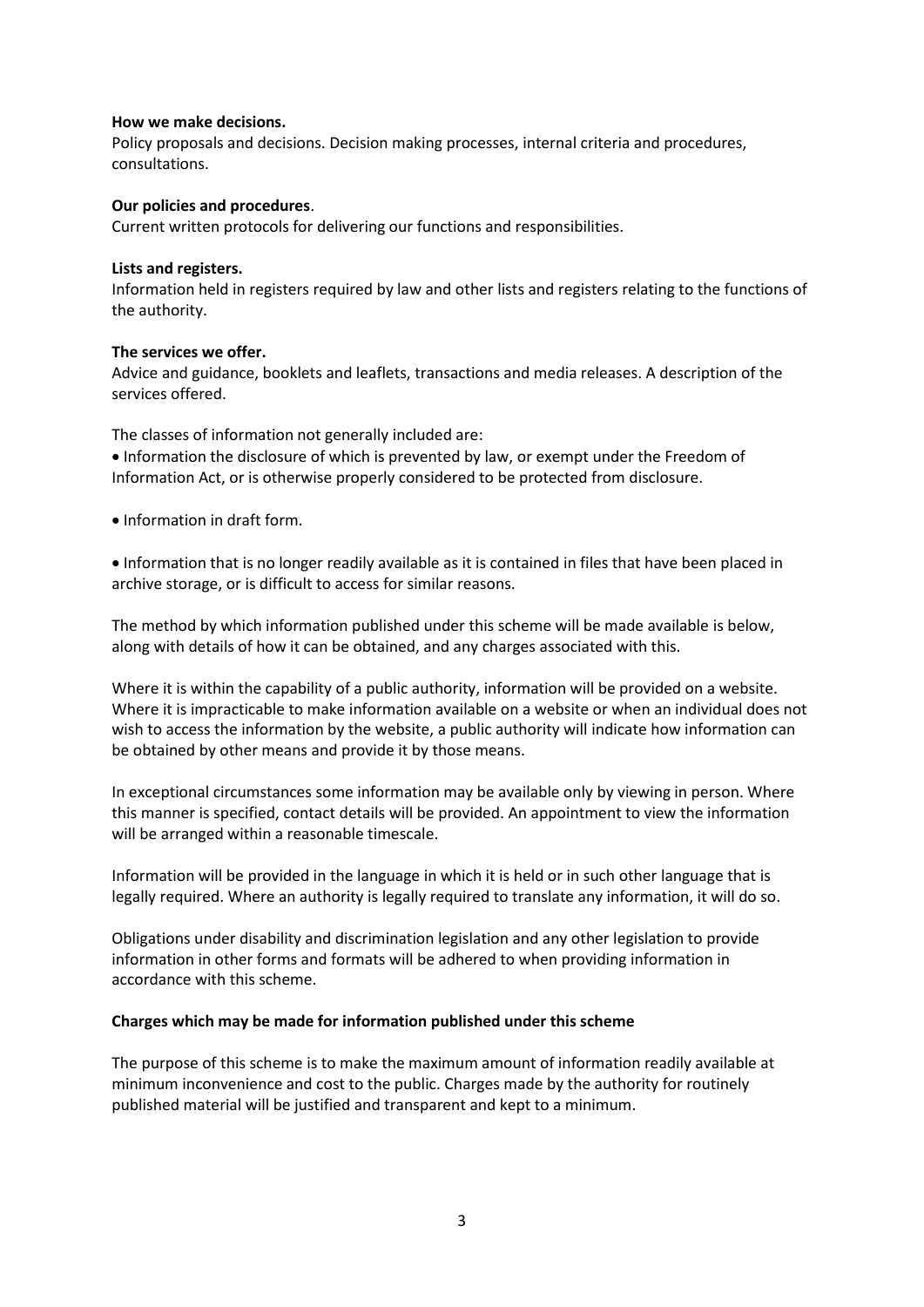Material which is published and accessed on a website will be provided free of charge. Much of the information relating to MITRE and individual academies is available on the MITRE website and academy websites.

Charges may be made for the following and details are listed below:

- photocopying
- postage and packaging
- the costs directly incurred as a result of viewing information

If a charge is to be made, confirmation of the payment due will be given before the information is provided. Payment may be requested prior to provision of the information.

# **Written requests**

Information held by a public authority that is not published under this scheme can be requested in writing, when its provision will be considered in accordance with the provisions of the Freedom of Information Act.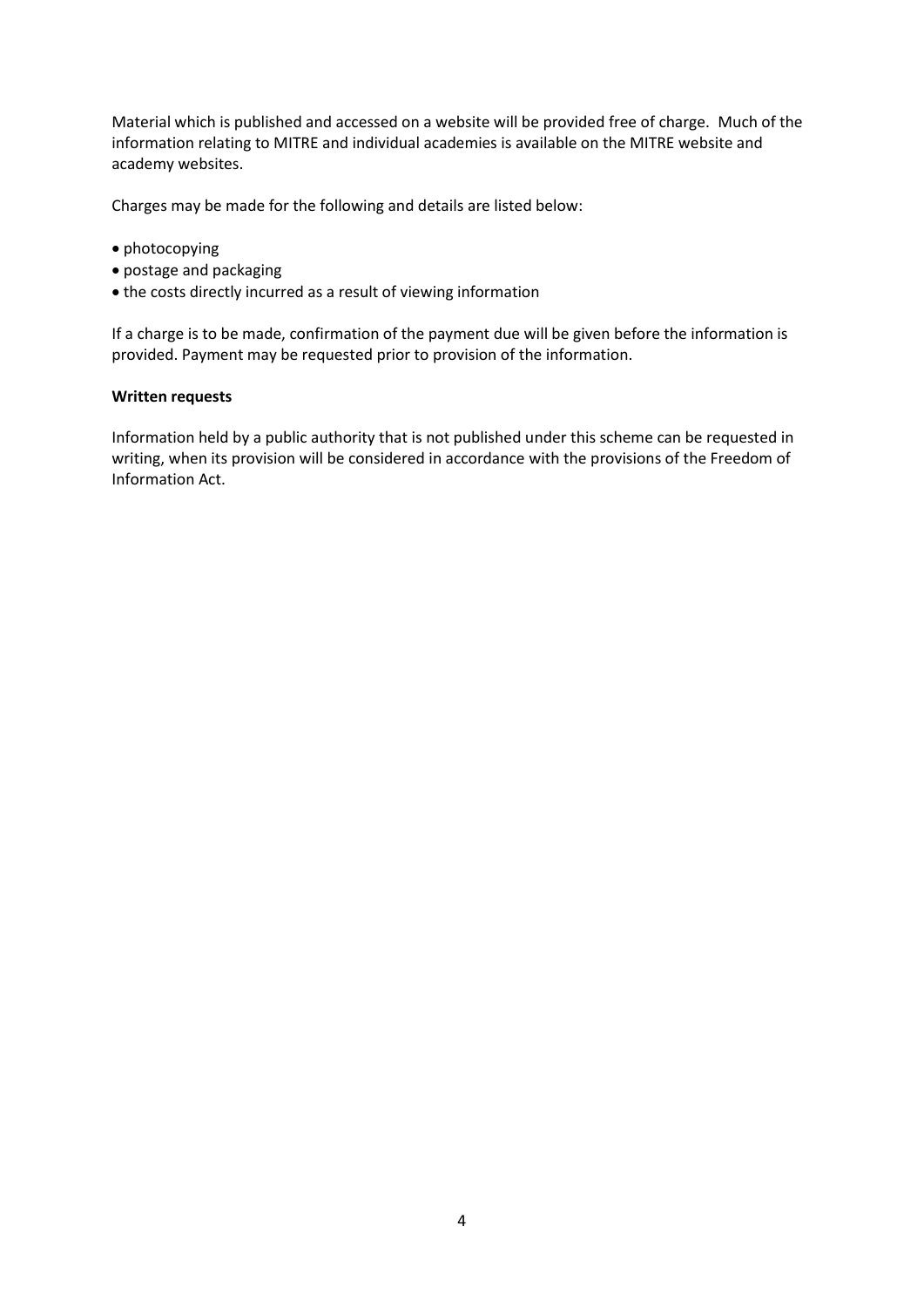# **Minster Trust for Education (MITRE) Publication Scheme Guide to Information Available and how this information can be obtained:**

| MITRE website and individual school<br>Organisation Information, structures,<br>locations and contacts.<br>websites (linked on MITRE website)<br>Multi Academy Funding Agreement<br><b>MITRE</b> website<br><b>Supplementary Funding Agreement</b><br><b>MITRE</b> website<br>Academy Order<br>Hard copy on request from MITRE<br>MITRE staff structure and key personnel<br><b>MITRE</b> website<br>Individual school websites<br>Local Governing Body details<br>School term dates<br>Individual school websites<br><b>MAT Members and Trustees</b><br>MITRE website<br>Link to DFE from MITRE website<br>Key Stage 2 data<br><b>GCSE Results</b><br>Link to DFE from MITRE website<br>A Level results<br>Link to DFE from MITRE website<br>Individual school websites<br>School prospectus and curriculum<br>What we spend and how we spend it<br><b>MITRE</b> website<br><b>Financial Statements</b><br><b>MITRE</b> website<br>Summary of individual school budgets<br>Capital Funding<br>Hard copy on request from MITRE<br><b>Procurement Procedures</b><br>Detailed in finance policy, available on<br>request from MITRE<br><b>MITRE</b> website<br>Pay Policy<br>Governors allowances policy<br>Individual school websites<br>Finance policy<br>Hard copy on request from MITRE<br>Staffing and grading structures<br>Hard copy on request from MITRE<br>What our priorities are and how we are doing<br>Government performance data<br>DFE link from MITRE website<br>Individual school websites<br>Latest Ofsted Report<br>MITRE major plans<br>Hard copy from MITRE<br><b>How we make decisions</b><br><b>Admissions Policies</b><br>Individual school websites<br>Information on application numbers and<br>Hard copy from individual schools<br>number of successful applicants<br>Minutes of Local Governing Body meetings<br>Either copy from individual schools or<br>school website.<br>Hard copy from MITRE<br>Minutes of MITRE Trustees meetings<br>Minutes of MITRE Members meetings<br>Hard copy from MITRE<br><b>Our Policies and Procedures</b><br>Individual school websites or hard copy<br>School policies including<br>from the individual school<br><b>Health and Safety</b><br>Complaints<br><b>Remission and Charging</b><br>Safeguarding<br>Staff policies<br>Home School Agreement<br>Behaviour | Who are we and what do we do |  |
|-----------------------------------------------------------------------------------------------------------------------------------------------------------------------------------------------------------------------------------------------------------------------------------------------------------------------------------------------------------------------------------------------------------------------------------------------------------------------------------------------------------------------------------------------------------------------------------------------------------------------------------------------------------------------------------------------------------------------------------------------------------------------------------------------------------------------------------------------------------------------------------------------------------------------------------------------------------------------------------------------------------------------------------------------------------------------------------------------------------------------------------------------------------------------------------------------------------------------------------------------------------------------------------------------------------------------------------------------------------------------------------------------------------------------------------------------------------------------------------------------------------------------------------------------------------------------------------------------------------------------------------------------------------------------------------------------------------------------------------------------------------------------------------------------------------------------------------------------------------------------------------------------------------------------------------------------------------------------------------------------------------------------------------------------------------------------------------------------------------------------------------------------------------------------------------------------------------------------------------------------------------------------------------------------------------------------------------|------------------------------|--|
|                                                                                                                                                                                                                                                                                                                                                                                                                                                                                                                                                                                                                                                                                                                                                                                                                                                                                                                                                                                                                                                                                                                                                                                                                                                                                                                                                                                                                                                                                                                                                                                                                                                                                                                                                                                                                                                                                                                                                                                                                                                                                                                                                                                                                                                                                                                                   |                              |  |
|                                                                                                                                                                                                                                                                                                                                                                                                                                                                                                                                                                                                                                                                                                                                                                                                                                                                                                                                                                                                                                                                                                                                                                                                                                                                                                                                                                                                                                                                                                                                                                                                                                                                                                                                                                                                                                                                                                                                                                                                                                                                                                                                                                                                                                                                                                                                   |                              |  |
|                                                                                                                                                                                                                                                                                                                                                                                                                                                                                                                                                                                                                                                                                                                                                                                                                                                                                                                                                                                                                                                                                                                                                                                                                                                                                                                                                                                                                                                                                                                                                                                                                                                                                                                                                                                                                                                                                                                                                                                                                                                                                                                                                                                                                                                                                                                                   |                              |  |
|                                                                                                                                                                                                                                                                                                                                                                                                                                                                                                                                                                                                                                                                                                                                                                                                                                                                                                                                                                                                                                                                                                                                                                                                                                                                                                                                                                                                                                                                                                                                                                                                                                                                                                                                                                                                                                                                                                                                                                                                                                                                                                                                                                                                                                                                                                                                   |                              |  |
|                                                                                                                                                                                                                                                                                                                                                                                                                                                                                                                                                                                                                                                                                                                                                                                                                                                                                                                                                                                                                                                                                                                                                                                                                                                                                                                                                                                                                                                                                                                                                                                                                                                                                                                                                                                                                                                                                                                                                                                                                                                                                                                                                                                                                                                                                                                                   |                              |  |
|                                                                                                                                                                                                                                                                                                                                                                                                                                                                                                                                                                                                                                                                                                                                                                                                                                                                                                                                                                                                                                                                                                                                                                                                                                                                                                                                                                                                                                                                                                                                                                                                                                                                                                                                                                                                                                                                                                                                                                                                                                                                                                                                                                                                                                                                                                                                   |                              |  |
|                                                                                                                                                                                                                                                                                                                                                                                                                                                                                                                                                                                                                                                                                                                                                                                                                                                                                                                                                                                                                                                                                                                                                                                                                                                                                                                                                                                                                                                                                                                                                                                                                                                                                                                                                                                                                                                                                                                                                                                                                                                                                                                                                                                                                                                                                                                                   |                              |  |
|                                                                                                                                                                                                                                                                                                                                                                                                                                                                                                                                                                                                                                                                                                                                                                                                                                                                                                                                                                                                                                                                                                                                                                                                                                                                                                                                                                                                                                                                                                                                                                                                                                                                                                                                                                                                                                                                                                                                                                                                                                                                                                                                                                                                                                                                                                                                   |                              |  |
|                                                                                                                                                                                                                                                                                                                                                                                                                                                                                                                                                                                                                                                                                                                                                                                                                                                                                                                                                                                                                                                                                                                                                                                                                                                                                                                                                                                                                                                                                                                                                                                                                                                                                                                                                                                                                                                                                                                                                                                                                                                                                                                                                                                                                                                                                                                                   |                              |  |
|                                                                                                                                                                                                                                                                                                                                                                                                                                                                                                                                                                                                                                                                                                                                                                                                                                                                                                                                                                                                                                                                                                                                                                                                                                                                                                                                                                                                                                                                                                                                                                                                                                                                                                                                                                                                                                                                                                                                                                                                                                                                                                                                                                                                                                                                                                                                   |                              |  |
|                                                                                                                                                                                                                                                                                                                                                                                                                                                                                                                                                                                                                                                                                                                                                                                                                                                                                                                                                                                                                                                                                                                                                                                                                                                                                                                                                                                                                                                                                                                                                                                                                                                                                                                                                                                                                                                                                                                                                                                                                                                                                                                                                                                                                                                                                                                                   |                              |  |
|                                                                                                                                                                                                                                                                                                                                                                                                                                                                                                                                                                                                                                                                                                                                                                                                                                                                                                                                                                                                                                                                                                                                                                                                                                                                                                                                                                                                                                                                                                                                                                                                                                                                                                                                                                                                                                                                                                                                                                                                                                                                                                                                                                                                                                                                                                                                   |                              |  |
|                                                                                                                                                                                                                                                                                                                                                                                                                                                                                                                                                                                                                                                                                                                                                                                                                                                                                                                                                                                                                                                                                                                                                                                                                                                                                                                                                                                                                                                                                                                                                                                                                                                                                                                                                                                                                                                                                                                                                                                                                                                                                                                                                                                                                                                                                                                                   |                              |  |
|                                                                                                                                                                                                                                                                                                                                                                                                                                                                                                                                                                                                                                                                                                                                                                                                                                                                                                                                                                                                                                                                                                                                                                                                                                                                                                                                                                                                                                                                                                                                                                                                                                                                                                                                                                                                                                                                                                                                                                                                                                                                                                                                                                                                                                                                                                                                   |                              |  |
|                                                                                                                                                                                                                                                                                                                                                                                                                                                                                                                                                                                                                                                                                                                                                                                                                                                                                                                                                                                                                                                                                                                                                                                                                                                                                                                                                                                                                                                                                                                                                                                                                                                                                                                                                                                                                                                                                                                                                                                                                                                                                                                                                                                                                                                                                                                                   |                              |  |
|                                                                                                                                                                                                                                                                                                                                                                                                                                                                                                                                                                                                                                                                                                                                                                                                                                                                                                                                                                                                                                                                                                                                                                                                                                                                                                                                                                                                                                                                                                                                                                                                                                                                                                                                                                                                                                                                                                                                                                                                                                                                                                                                                                                                                                                                                                                                   |                              |  |
|                                                                                                                                                                                                                                                                                                                                                                                                                                                                                                                                                                                                                                                                                                                                                                                                                                                                                                                                                                                                                                                                                                                                                                                                                                                                                                                                                                                                                                                                                                                                                                                                                                                                                                                                                                                                                                                                                                                                                                                                                                                                                                                                                                                                                                                                                                                                   |                              |  |
|                                                                                                                                                                                                                                                                                                                                                                                                                                                                                                                                                                                                                                                                                                                                                                                                                                                                                                                                                                                                                                                                                                                                                                                                                                                                                                                                                                                                                                                                                                                                                                                                                                                                                                                                                                                                                                                                                                                                                                                                                                                                                                                                                                                                                                                                                                                                   |                              |  |
|                                                                                                                                                                                                                                                                                                                                                                                                                                                                                                                                                                                                                                                                                                                                                                                                                                                                                                                                                                                                                                                                                                                                                                                                                                                                                                                                                                                                                                                                                                                                                                                                                                                                                                                                                                                                                                                                                                                                                                                                                                                                                                                                                                                                                                                                                                                                   |                              |  |
|                                                                                                                                                                                                                                                                                                                                                                                                                                                                                                                                                                                                                                                                                                                                                                                                                                                                                                                                                                                                                                                                                                                                                                                                                                                                                                                                                                                                                                                                                                                                                                                                                                                                                                                                                                                                                                                                                                                                                                                                                                                                                                                                                                                                                                                                                                                                   |                              |  |
|                                                                                                                                                                                                                                                                                                                                                                                                                                                                                                                                                                                                                                                                                                                                                                                                                                                                                                                                                                                                                                                                                                                                                                                                                                                                                                                                                                                                                                                                                                                                                                                                                                                                                                                                                                                                                                                                                                                                                                                                                                                                                                                                                                                                                                                                                                                                   |                              |  |
|                                                                                                                                                                                                                                                                                                                                                                                                                                                                                                                                                                                                                                                                                                                                                                                                                                                                                                                                                                                                                                                                                                                                                                                                                                                                                                                                                                                                                                                                                                                                                                                                                                                                                                                                                                                                                                                                                                                                                                                                                                                                                                                                                                                                                                                                                                                                   |                              |  |
|                                                                                                                                                                                                                                                                                                                                                                                                                                                                                                                                                                                                                                                                                                                                                                                                                                                                                                                                                                                                                                                                                                                                                                                                                                                                                                                                                                                                                                                                                                                                                                                                                                                                                                                                                                                                                                                                                                                                                                                                                                                                                                                                                                                                                                                                                                                                   |                              |  |
|                                                                                                                                                                                                                                                                                                                                                                                                                                                                                                                                                                                                                                                                                                                                                                                                                                                                                                                                                                                                                                                                                                                                                                                                                                                                                                                                                                                                                                                                                                                                                                                                                                                                                                                                                                                                                                                                                                                                                                                                                                                                                                                                                                                                                                                                                                                                   |                              |  |
|                                                                                                                                                                                                                                                                                                                                                                                                                                                                                                                                                                                                                                                                                                                                                                                                                                                                                                                                                                                                                                                                                                                                                                                                                                                                                                                                                                                                                                                                                                                                                                                                                                                                                                                                                                                                                                                                                                                                                                                                                                                                                                                                                                                                                                                                                                                                   |                              |  |
|                                                                                                                                                                                                                                                                                                                                                                                                                                                                                                                                                                                                                                                                                                                                                                                                                                                                                                                                                                                                                                                                                                                                                                                                                                                                                                                                                                                                                                                                                                                                                                                                                                                                                                                                                                                                                                                                                                                                                                                                                                                                                                                                                                                                                                                                                                                                   |                              |  |
|                                                                                                                                                                                                                                                                                                                                                                                                                                                                                                                                                                                                                                                                                                                                                                                                                                                                                                                                                                                                                                                                                                                                                                                                                                                                                                                                                                                                                                                                                                                                                                                                                                                                                                                                                                                                                                                                                                                                                                                                                                                                                                                                                                                                                                                                                                                                   |                              |  |
|                                                                                                                                                                                                                                                                                                                                                                                                                                                                                                                                                                                                                                                                                                                                                                                                                                                                                                                                                                                                                                                                                                                                                                                                                                                                                                                                                                                                                                                                                                                                                                                                                                                                                                                                                                                                                                                                                                                                                                                                                                                                                                                                                                                                                                                                                                                                   |                              |  |
|                                                                                                                                                                                                                                                                                                                                                                                                                                                                                                                                                                                                                                                                                                                                                                                                                                                                                                                                                                                                                                                                                                                                                                                                                                                                                                                                                                                                                                                                                                                                                                                                                                                                                                                                                                                                                                                                                                                                                                                                                                                                                                                                                                                                                                                                                                                                   |                              |  |
|                                                                                                                                                                                                                                                                                                                                                                                                                                                                                                                                                                                                                                                                                                                                                                                                                                                                                                                                                                                                                                                                                                                                                                                                                                                                                                                                                                                                                                                                                                                                                                                                                                                                                                                                                                                                                                                                                                                                                                                                                                                                                                                                                                                                                                                                                                                                   |                              |  |
|                                                                                                                                                                                                                                                                                                                                                                                                                                                                                                                                                                                                                                                                                                                                                                                                                                                                                                                                                                                                                                                                                                                                                                                                                                                                                                                                                                                                                                                                                                                                                                                                                                                                                                                                                                                                                                                                                                                                                                                                                                                                                                                                                                                                                                                                                                                                   |                              |  |
|                                                                                                                                                                                                                                                                                                                                                                                                                                                                                                                                                                                                                                                                                                                                                                                                                                                                                                                                                                                                                                                                                                                                                                                                                                                                                                                                                                                                                                                                                                                                                                                                                                                                                                                                                                                                                                                                                                                                                                                                                                                                                                                                                                                                                                                                                                                                   |                              |  |
|                                                                                                                                                                                                                                                                                                                                                                                                                                                                                                                                                                                                                                                                                                                                                                                                                                                                                                                                                                                                                                                                                                                                                                                                                                                                                                                                                                                                                                                                                                                                                                                                                                                                                                                                                                                                                                                                                                                                                                                                                                                                                                                                                                                                                                                                                                                                   |                              |  |
|                                                                                                                                                                                                                                                                                                                                                                                                                                                                                                                                                                                                                                                                                                                                                                                                                                                                                                                                                                                                                                                                                                                                                                                                                                                                                                                                                                                                                                                                                                                                                                                                                                                                                                                                                                                                                                                                                                                                                                                                                                                                                                                                                                                                                                                                                                                                   |                              |  |
|                                                                                                                                                                                                                                                                                                                                                                                                                                                                                                                                                                                                                                                                                                                                                                                                                                                                                                                                                                                                                                                                                                                                                                                                                                                                                                                                                                                                                                                                                                                                                                                                                                                                                                                                                                                                                                                                                                                                                                                                                                                                                                                                                                                                                                                                                                                                   |                              |  |
|                                                                                                                                                                                                                                                                                                                                                                                                                                                                                                                                                                                                                                                                                                                                                                                                                                                                                                                                                                                                                                                                                                                                                                                                                                                                                                                                                                                                                                                                                                                                                                                                                                                                                                                                                                                                                                                                                                                                                                                                                                                                                                                                                                                                                                                                                                                                   |                              |  |
|                                                                                                                                                                                                                                                                                                                                                                                                                                                                                                                                                                                                                                                                                                                                                                                                                                                                                                                                                                                                                                                                                                                                                                                                                                                                                                                                                                                                                                                                                                                                                                                                                                                                                                                                                                                                                                                                                                                                                                                                                                                                                                                                                                                                                                                                                                                                   |                              |  |
|                                                                                                                                                                                                                                                                                                                                                                                                                                                                                                                                                                                                                                                                                                                                                                                                                                                                                                                                                                                                                                                                                                                                                                                                                                                                                                                                                                                                                                                                                                                                                                                                                                                                                                                                                                                                                                                                                                                                                                                                                                                                                                                                                                                                                                                                                                                                   |                              |  |
|                                                                                                                                                                                                                                                                                                                                                                                                                                                                                                                                                                                                                                                                                                                                                                                                                                                                                                                                                                                                                                                                                                                                                                                                                                                                                                                                                                                                                                                                                                                                                                                                                                                                                                                                                                                                                                                                                                                                                                                                                                                                                                                                                                                                                                                                                                                                   |                              |  |
|                                                                                                                                                                                                                                                                                                                                                                                                                                                                                                                                                                                                                                                                                                                                                                                                                                                                                                                                                                                                                                                                                                                                                                                                                                                                                                                                                                                                                                                                                                                                                                                                                                                                                                                                                                                                                                                                                                                                                                                                                                                                                                                                                                                                                                                                                                                                   |                              |  |
|                                                                                                                                                                                                                                                                                                                                                                                                                                                                                                                                                                                                                                                                                                                                                                                                                                                                                                                                                                                                                                                                                                                                                                                                                                                                                                                                                                                                                                                                                                                                                                                                                                                                                                                                                                                                                                                                                                                                                                                                                                                                                                                                                                                                                                                                                                                                   |                              |  |
|                                                                                                                                                                                                                                                                                                                                                                                                                                                                                                                                                                                                                                                                                                                                                                                                                                                                                                                                                                                                                                                                                                                                                                                                                                                                                                                                                                                                                                                                                                                                                                                                                                                                                                                                                                                                                                                                                                                                                                                                                                                                                                                                                                                                                                                                                                                                   |                              |  |
|                                                                                                                                                                                                                                                                                                                                                                                                                                                                                                                                                                                                                                                                                                                                                                                                                                                                                                                                                                                                                                                                                                                                                                                                                                                                                                                                                                                                                                                                                                                                                                                                                                                                                                                                                                                                                                                                                                                                                                                                                                                                                                                                                                                                                                                                                                                                   |                              |  |
|                                                                                                                                                                                                                                                                                                                                                                                                                                                                                                                                                                                                                                                                                                                                                                                                                                                                                                                                                                                                                                                                                                                                                                                                                                                                                                                                                                                                                                                                                                                                                                                                                                                                                                                                                                                                                                                                                                                                                                                                                                                                                                                                                                                                                                                                                                                                   |                              |  |
|                                                                                                                                                                                                                                                                                                                                                                                                                                                                                                                                                                                                                                                                                                                                                                                                                                                                                                                                                                                                                                                                                                                                                                                                                                                                                                                                                                                                                                                                                                                                                                                                                                                                                                                                                                                                                                                                                                                                                                                                                                                                                                                                                                                                                                                                                                                                   |                              |  |
|                                                                                                                                                                                                                                                                                                                                                                                                                                                                                                                                                                                                                                                                                                                                                                                                                                                                                                                                                                                                                                                                                                                                                                                                                                                                                                                                                                                                                                                                                                                                                                                                                                                                                                                                                                                                                                                                                                                                                                                                                                                                                                                                                                                                                                                                                                                                   |                              |  |
|                                                                                                                                                                                                                                                                                                                                                                                                                                                                                                                                                                                                                                                                                                                                                                                                                                                                                                                                                                                                                                                                                                                                                                                                                                                                                                                                                                                                                                                                                                                                                                                                                                                                                                                                                                                                                                                                                                                                                                                                                                                                                                                                                                                                                                                                                                                                   |                              |  |
| <b>Sex Education</b>                                                                                                                                                                                                                                                                                                                                                                                                                                                                                                                                                                                                                                                                                                                                                                                                                                                                                                                                                                                                                                                                                                                                                                                                                                                                                                                                                                                                                                                                                                                                                                                                                                                                                                                                                                                                                                                                                                                                                                                                                                                                                                                                                                                                                                                                                                              |                              |  |